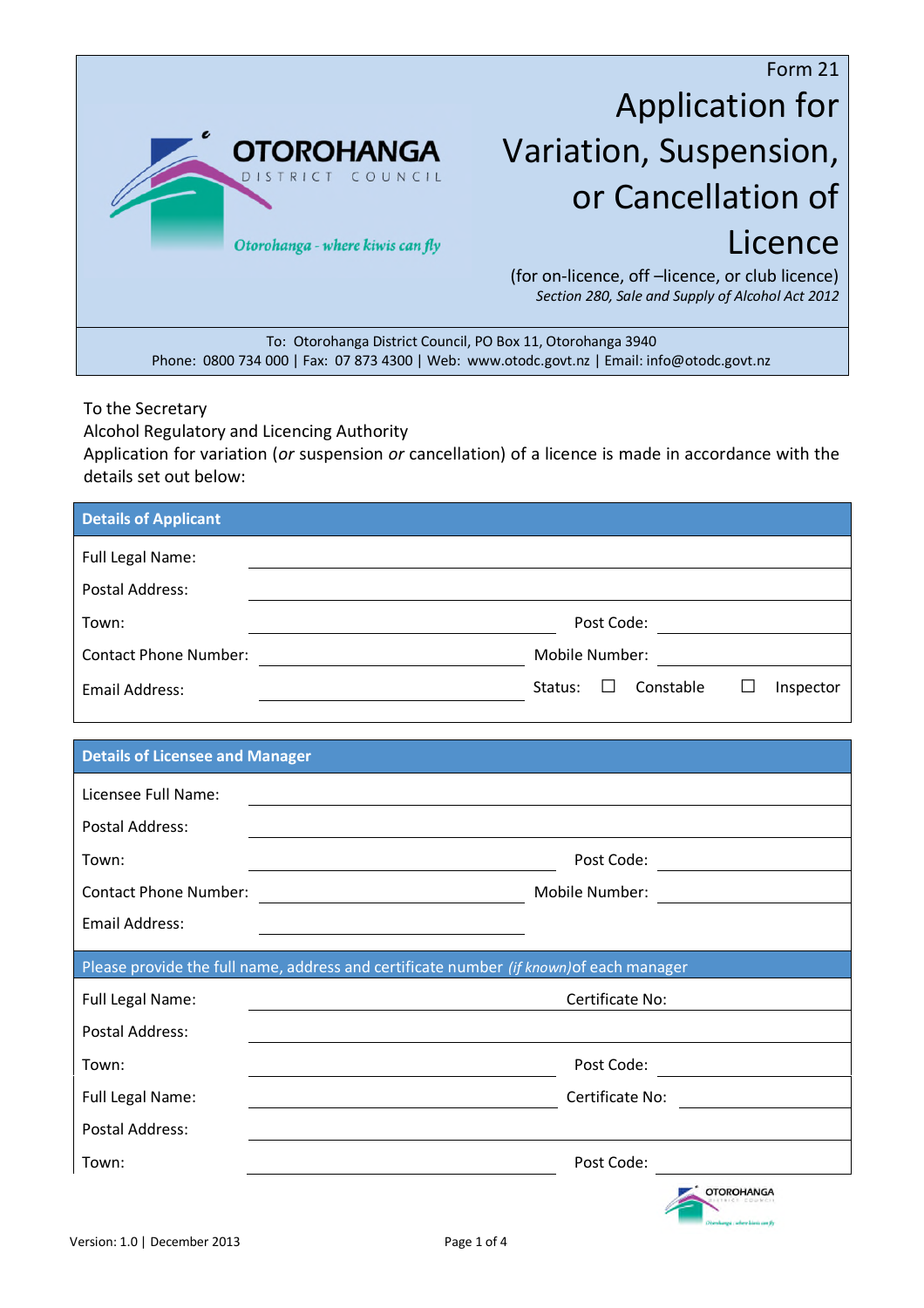| <b>Details of Licence</b>                                                                                                         |
|-----------------------------------------------------------------------------------------------------------------------------------|
| On-licence<br>Off-licence<br>Club licence<br>Ш<br>Ш<br>Ш<br>Type of licence (tick appropriate box):                               |
| Number:                                                                                                                           |
|                                                                                                                                   |
| Details of Premises (to be included only where the licence applies to any premises that are not a conveyance)                     |
| Address:<br><u> 1989 - Johann Harry Harry Harry Harry Harry Harry Harry Harry Harry Harry Harry Harry Harry Harry Harry Harry</u> |
| Trading or other name (if any):<br><u> 1989 - Andrea State Barbara, amerikan per</u>                                              |
|                                                                                                                                   |
| Details of Conveyance (to be included only where the licence applies to any conveyance)                                           |
| Type of conveyance:                                                                                                               |
| Registration Number (if any):                                                                                                     |
| Address of home base (if any):<br><u> 1980 - Andrea Andrew Maria (h. 1980).</u>                                                   |
| Trading or other name (if any):                                                                                                   |
|                                                                                                                                   |
|                                                                                                                                   |
| <b>Action Sought (tick appropriate box)</b>                                                                                       |
| Cancellation<br>Variation<br>$\Box$<br>Suspension<br>П<br>$\perp$                                                                 |
| Conditions (to be included only where variation is sought, and, in that case, to be filled in for each condition to which         |
| the application relates)<br>Terms of condition at present:                                                                        |
|                                                                                                                                   |
|                                                                                                                                   |
|                                                                                                                                   |
|                                                                                                                                   |
| In what respect does the applicant seek to vary the condition?                                                                    |
|                                                                                                                                   |
|                                                                                                                                   |
|                                                                                                                                   |
|                                                                                                                                   |

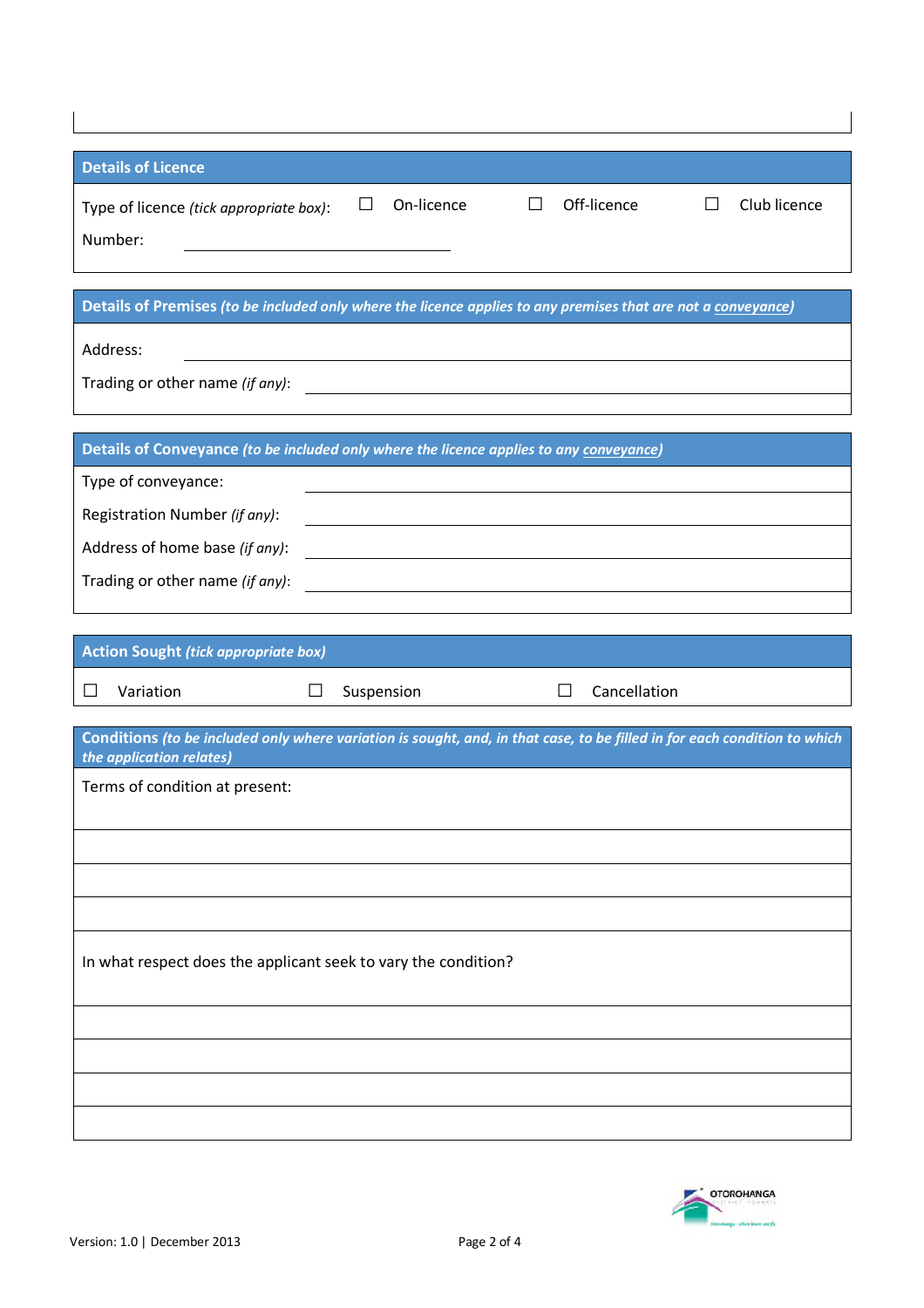| <b>Grounds of Application</b>                                                                                                                                                                                                                                                        |  |
|--------------------------------------------------------------------------------------------------------------------------------------------------------------------------------------------------------------------------------------------------------------------------------------|--|
| That the licensed premises have been conducted:                                                                                                                                                                                                                                      |  |
| In breach of the following provisions of the Sale and Supply of Alcohol Act 2012                                                                                                                                                                                                     |  |
| [state provisions]                                                                                                                                                                                                                                                                   |  |
| And in particular it is alleged as follows: [state details of each alleged breach]                                                                                                                                                                                                   |  |
|                                                                                                                                                                                                                                                                                      |  |
|                                                                                                                                                                                                                                                                                      |  |
| <b>OR</b><br>In breach of the following conditions of the licence                                                                                                                                                                                                                    |  |
| [state provisions]                                                                                                                                                                                                                                                                   |  |
| And in particular it is alleged as follows:                                                                                                                                                                                                                                          |  |
| [state details of each alleged breach] states are sensored as a state of the state of each state of $\sim$                                                                                                                                                                           |  |
|                                                                                                                                                                                                                                                                                      |  |
|                                                                                                                                                                                                                                                                                      |  |
| <b>OR</b><br>Otherwise in an improper manner; and in particular it is alleged as follows:                                                                                                                                                                                            |  |
| [state details of the improper manner in which it is alleged the licenced premises have been conducted]                                                                                                                                                                              |  |
|                                                                                                                                                                                                                                                                                      |  |
|                                                                                                                                                                                                                                                                                      |  |
|                                                                                                                                                                                                                                                                                      |  |
| That the conduct of the licensee is such as to show that he/she is not a suitable person to hold the licence;<br>and in particular it is alleged as follows: [state details of the reasons for alleging that the licensee is unsuitable]                                             |  |
|                                                                                                                                                                                                                                                                                      |  |
| The licensed premises are being used in a disorderly manner so as to be obnoxious to neighbouring residents<br>or to the public; and in particular it is alleged as follows: [state details of the disorderly manner in which it is<br>alleged the licensed premises are being used] |  |
|                                                                                                                                                                                                                                                                                      |  |
|                                                                                                                                                                                                                                                                                      |  |
|                                                                                                                                                                                                                                                                                      |  |
| Dated at:<br>Date:                                                                                                                                                                                                                                                                   |  |
|                                                                                                                                                                                                                                                                                      |  |
| Signature of applicant:                                                                                                                                                                                                                                                              |  |

OTOROHANGA